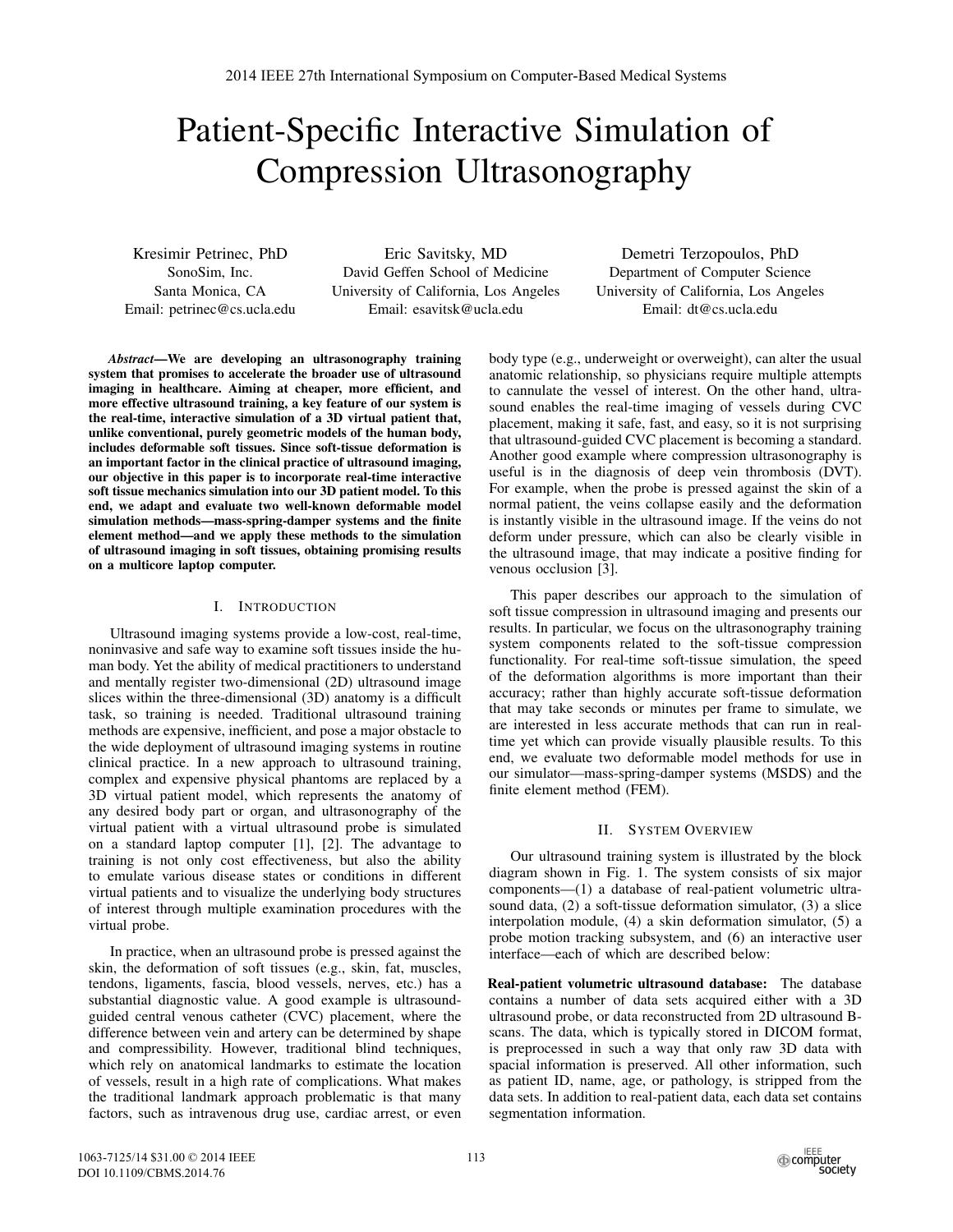

Fig. 1. Ultrasound training system overview.

Soft-tissue deformation simulator: The soft-tissue deformation simulator encapsulates two deformable model simulation methods—mass-spring-damper systems (MSDS) and the finite element method (FEM). A unique interface to the simulation libraries permits the real-time switching and comparison of the methods. Given the position and orientation of a collider (usually the ultrasound probe), the simulator handles the collision, and computes the new state of the nodes in the mesh.

Slice interpolation module: The slice interpolation module samples and interpolates the ultrasound image over the deformed soft-tissue mesh. The soft-tissue model in its undeformed state is determined by static real-patient data captured by applying a linear ultrasound probe. Using the probe position and orientation, probe beam parameters, volumetric data, and the mesh in the undeformed and deformed state, the module synthesizes a 2D ultrasound image that is displayed on the screen.

Skin deformation simulator: The skin deformation simulator uses an MSDS to simulate a visually pleasing surface deformation. The edges of the triangular mesh are replaced with springs. To provide resistance and to ensure that the surface returns to its initial position when the collider is removed, all nodes of the mesh are anchored with zero-length springs.

Probe Motion tracking system: The probe motion tracking system determines the position and orientation of the virtual ultrasound probe. Different systems may be used; for example, a single camera optical tracking system, a 6-DOF mouse, or a haptic device.

Interactive user interface: The user interface consists of an interactive 3D display with a deformable virtual body, virtual probes, and a simulated ultrasound image slice; and dialogs for setting the FEM, MSDS, and simulation parameters. The user can rotate and zoom the display, or move and rotate the probe with a mouse. The user can also select a case using a case list dialog.

The body of the virtual patient (Fig. 2) has a rigid skeleton, deformable skin, and simulated deformable structures embedded into the tissue (isosurfaces of vessels and nerves). The triangular mesh of the skin deforms when the virtual probe (collider) attempts to penetrate, and recovers its original



Fig. 2. A virtual patient—the Ultimate Human Model, male cgCharacter.



Fig. 3. Deformable soft-tissue mesh under the skin, with embedded vessels.

shape when the collider is not in contact. Isosurfaces of the segmented regions of real-patient data are embedded into the mesh and follow the deformation of the mesh. The user can look under the skin and examine how the segmented anatomical structures move. For example, unlike arteries, veins under pressure will deform and even completely collapse.

The arrows in the block diagram (Fig. 1) indicate the information flow. The virtual ultrasound probe applies force to mesh nodes within a spherical collision volume. The motion tracker, which tracks the virtual probe, interacts with the tissue deformation simulator and the skin deformer, which modifies the nodes and surface normals of the skin mesh. The deformed mesh is available to the slice interpolator, along with the probe position/orientation from the probe motion tracker and case-specific real-patient data from the database. The slice interpolator projects slice pixels into the deformed mesh, determines corresponding points in the undeformed state, and sets pixels intensities to voxel intensities interpolated from the volumetric real-patient data. The interpolated ultrasonogram slice is shown in the graphical user interface display as a 2D image.

A snapshot of our simulator in Fig. 3 shows the skeleton of our virtual patient, a virtual ultrasound probe, a mesh with the embedded isosurfaces of vessels and nerves, and a simulated ultrasound B-scan. The probe applies pressure on the skin and soft-tissue, and the embedded vein is compressed. Simultaneously, the resulting simulated 2D ultrasound B-scan shows vein deformation.

## III. SIMULATION OF COMPRESSION ULTRASONOGRAPHY

To develop a model for the real-time simulation of compression ultrasonography, we must select a suitable geometric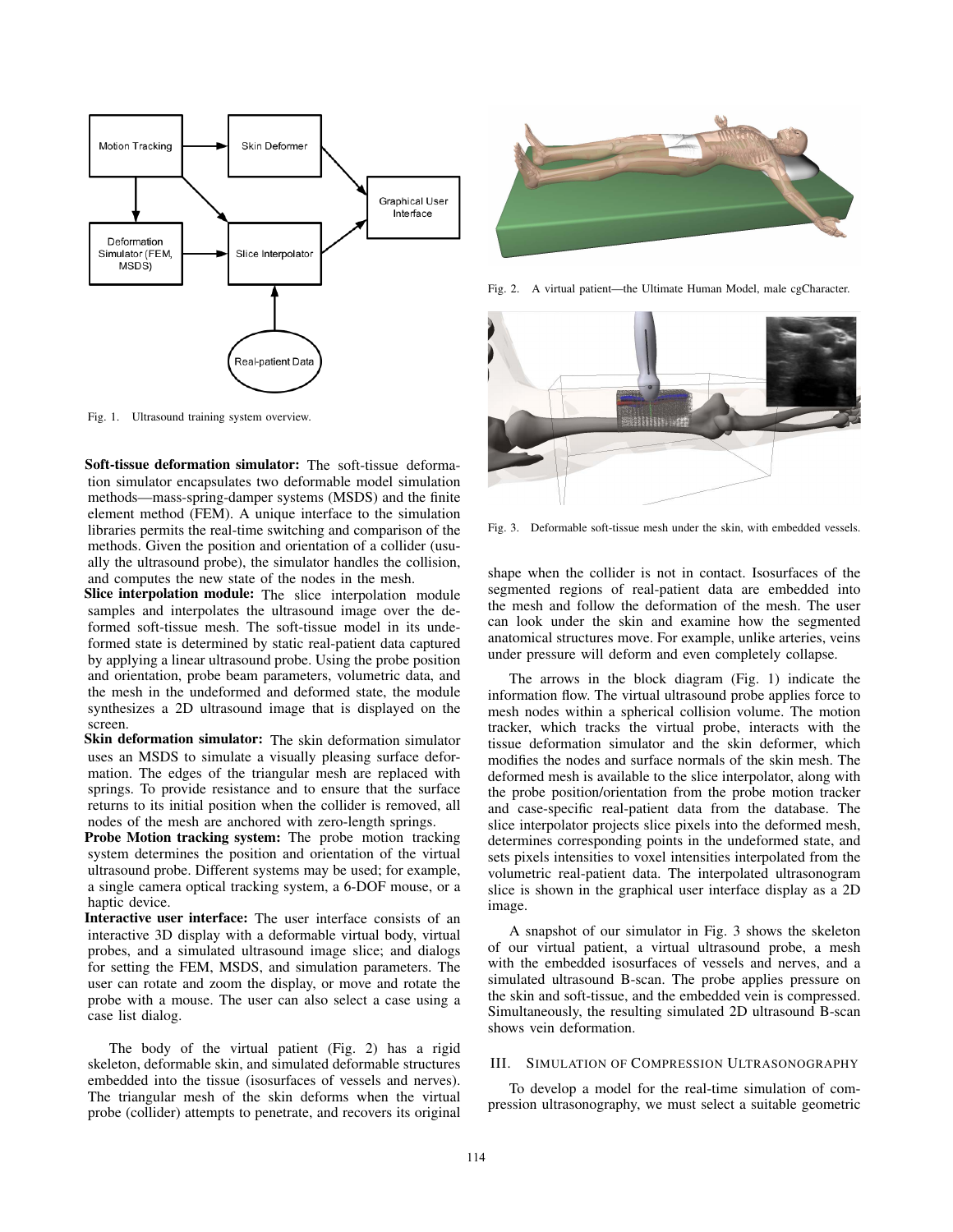representation and mathematical model of deformation, as well as a fast solution algorithm. We need a robust model with consistent and predictable behavior that can be realistically simulated with visually convincing results. To achieve those goals, we evaluated two well-known deformable model simulation methods: mass-spring-damper systems (MSDS) and the finite element method (FEM) with a quasistatic solution of isotropic linear elastic materials with Cauchy strain.

The finite element method is a well-known method for the simulation of deformable solids [4]. We use the FEM simulator in OpenTissue, an open-source library for physics-based animation ([5] evaluates alternative real-time physics simulation systems). OpenTissue contains a collection of algorithms and data structures written in an object-oriented style and optimized for interactive modeling and simulation. Interactive simulation speed is achieved by using quasi-static stress-strain simulation; i.e., an iterative solver using the conjugate-gradient method.

Mass-spring-damper systems are easy to implement and have a low computational complexity (the appendix provides additional details). We use explicit Euler numerical time integration, which is fast albeit unstable for large time steps. To ensure stability, we choose appropriately small time steps and we overdamp the MSDS; i.e., we set the spring and damping constants so that the system remains stable even when a large external force is applied.

## *A. Comparison Between FEM and MSDS*

In order to evaluate the two methods for ultrasound image simulation in deformable tissue, we must make sure that both simulations have approximately the same dynamic response, which presents a problem. First we create an FEM system and set its material properties to produce a stable, over-damped dynamic response. We then apply Algorithm 1 to create an MSDS with the same topology and number of nodes as the FEM and with a similar dynamic response.

| Algorithm 1: Convert an FEM to an MSDS.        |  |
|------------------------------------------------|--|
| <b>input</b> : Tets $-$ List of FEM tetrahedra |  |

|                         | <b>output:</b> Springs $-$ List of MSDS springs                    |
|-------------------------|--------------------------------------------------------------------|
|                         | 1 <b>forall the</b> <i>tetrahedra</i> $T$ <i>in Tets</i> <b>do</b> |
| $\mathbf{2}$            | forall the <i>edges</i> $E$ in $T$ do                              |
| 3                       | Let $p_A$ and $p_B$ be the nodes of edge E;                        |
| $\overline{\mathbf{4}}$ | Let $S_E$ be a spring between $p_A$ and $p_B$ ;                    |
| 5                       | Set the spring constant $k \leftarrow 0.002 * T_{\text{Young}}$ ;  |
| 6                       | Set the damping constant $\gamma \leftarrow 0.1 * k$ ;             |
| 7                       | if $S_F$ exists in Springs then                                    |
| 8                       | Update the spring constant of $S_E$ :                              |
|                         | $k_{S_E} \leftarrow k_{S_E} + k;$                                  |
| 9                       | Update the damping constant of $S_E$ :                             |
|                         | $\gamma_{S_E} \leftarrow \gamma_{S_E} + \gamma;$                   |
| 10                      | else                                                               |
| 11                      | Add $S_F$ with spring constant k and                               |
|                         | damping constant $\gamma$ to Springs;                              |
| 12                      | end                                                                |
| 13                      | end                                                                |
|                         | 14 end                                                             |
|                         |                                                                    |



Fig. 4. Converting FEM to MSDS.



(c) Slice cut from deformed mesh.

Fig. 5. Slice cutting.

The algorithm converts all the edges of the FEM mesh tetrahedra into springs. Spring constants are set to the Young modulus of the tetrahedra multiplied by a constant (0.002), which we empirically found to yield a similar dynamic response. Damping constants are set to the spring constant multiplied by a factor (0.1), which we empirically found results in stable, over-damped dynamic response. Duplicate springs are merged by summing spring and damping constants. Fig. 4 illustrates the process on two adjacent tetrahedra with connected faces.

## IV. ULTRASOUND IMAGE SYNTHESIS USING THE DEFORMED MESH

Given a regular mesh and volumetric data embedded in the mesh, the challenge is to synthesize 2D images (slices) from the deformed mesh in real time. For example, Fig. 5(a) shows a regular  $5 \times 5 \times 5$  mesh in undeformed configuration. It comprises 125 nodes and 320 conforming tetrahedra. Fig. 5(b) shows the mesh deformed when a probe applies pressure on the top side of mesh. A slice plane cuts a number of tetrahedra in the deformed mesh. The cut consists of triangles and rectangles, as shown in various colors in Fig. 5(c).

For each pixel in the slice, we can easily find the corresponding voxel intensity. First, one can find the 3D position of the pixel in the deformed mesh. One can precompute the slice transformation and apply it to the pixel. Then, one must find which tetrahedron contains the pixel, compute its barycentric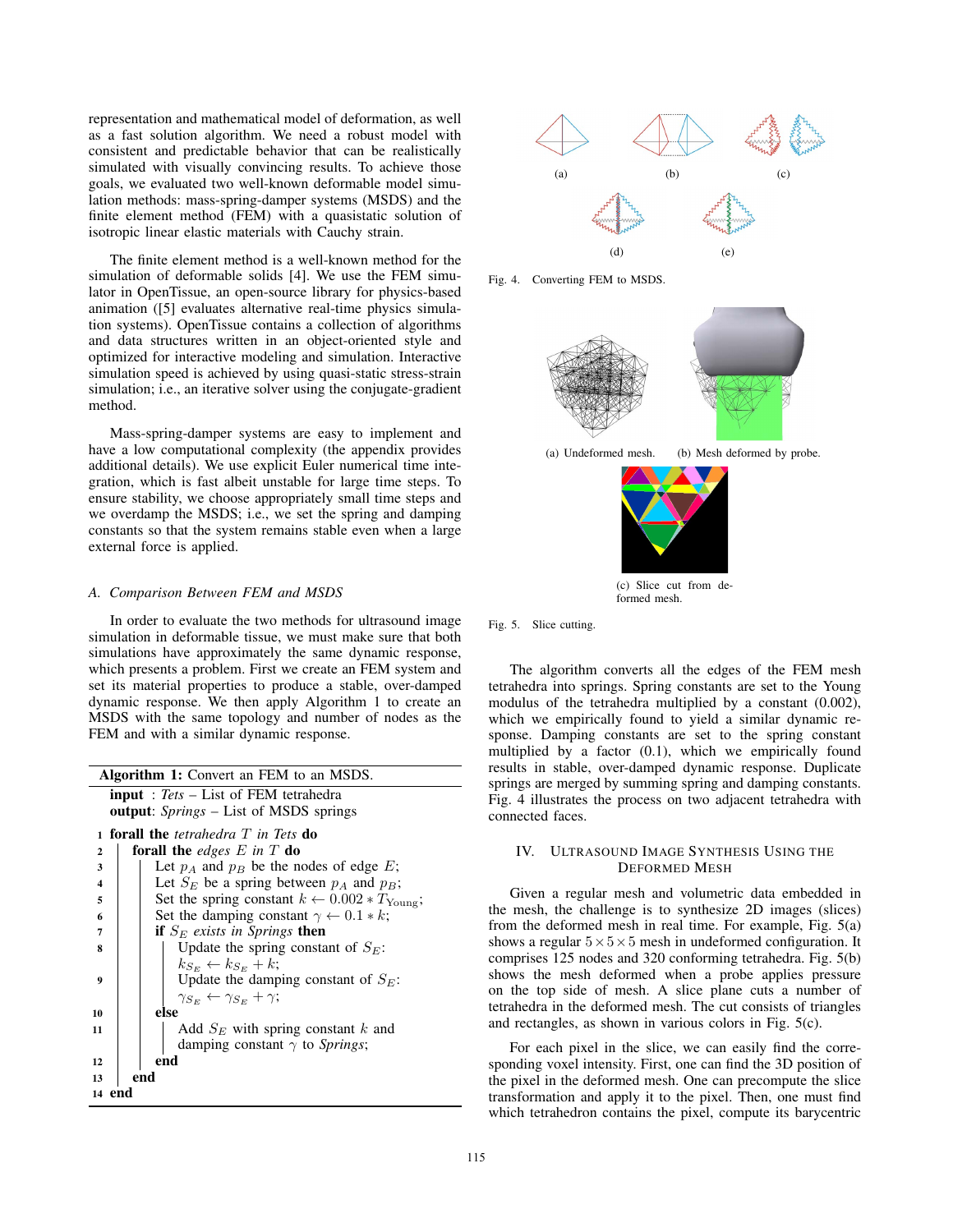coordinates, and use them to find its 3D coordinates in the undeformed mesh. Finally, one must sample the volumetric data to obtain the voxel intensity and set the pixel to that intensity. Unfortunately, doing this for every pixel is too inefficient for real-time applications.

Goksel and Salcudean [6] proposed an algorithm for fast ultrasound image synthesis. They exploit the fact that mesh tetrahedra are much bigger than image pixels, so numerous image pixels are enclosed by a tetrahedron cut by the image. They build a data structure where for each pixel they store the index of the tetrahedron which intersects the image. In the first pass, they look for all intersections of faces with the image. A pixel may be intersected by multiple faces of the tetrahedra. To assign the correct element to the pixel, they topologically sort all tetrahedra cross sections, top to bottom, or column by column. Subsequently, they use a scan-line approach to find tetrahedra of pixels with unassigned tetrahedra.

In our approach, we first create a list of tetrahedra that intersect bounding boxes of deformed tetrahedra. Then, we process slice pixels row-by-row. In each row, we take a pixel  $P_a$  at the far left and  $P_z$  at the far right. If they fall into same tetrahedron, then we linearly sample voxels from interval  $[P_a, P_z]$  in the undeformed configuration. Otherwise, we take a pixel  $P_m$  in the middle and recursively apply the same process to intervals  $[P_a, P_{m-1}]$  and  $[P_m, P_z]$  while  $a < z-1$ . To speed up the search for tetrahedra, we split the slice into  $R$  regions, and for each region we create a list of tetrahedra crossing the region. We analyzed the trade-off between the number of regions and the speed of this algorithm, and we empirically found that we achieve the best results when  $R = 32$ .

To summarize, the major differences between our approach and the approach of [6] is that we scan and set the image pixels row-by-row, and we use row subdivision to find and set pixels values within the same tetrahedron. Our simpler approach is easier to implement because it does not require topological sorting.

#### V. DEFORMABLE SKIN SIMULATION

Pressing the ultrasound probe against the skin may cause significant, visible deformation to the skin and underlying tissue. It is desirable that the skin of the virtual body also be deformable so as to simulate compression as realistically as possible.

In our initial implementation, we embedded the skin of the virtual patient directly into the soft-tissue deformation mesh. When we applied pressure to the mesh, it caused the skin to bulge on the edges where the skin intersected the mesh. Even though the deformation of the skin inside the mesh looked satisfactory, the abrupt changes in the skin exposed the rectangular shape of the mesh, which was not visually pleasing.

To prevent sudden and unnatural skin deformation around the intersection with the tissue mesh, we decided to simulate the skin separately from the tissue. The skin is simulated as a MSDS with a single-layer mesh. We use the same collision model for both systems; i.e., when the probe is in contact, the collider, which approximates the shape of the probe, applies a repulsion force to the nodes of both the skin mesh and the softtissue mesh. As a result, the skin deforms nicely under contact



Fig. 6. A cross-section of a surface (black) deformed by a sphere (green). External forces (blue) are applied to surface nodes in collision. Zero-length springs (red) pull the surface back to its initial state (dashed line).



Fig. 7. Example interaction between the skin and a spherical object.

with the probe and there are no unrealistic deformations where the skin crosses the tissue mesh.

The skin of the virtual body is a surface that consists of a number of triangular faces. The faces share edges and vertices with adjacent faces. Using MSDS, the vertices of the triangles are represented with particles and edges of the triangles are represented with springs. The virtual probe, when in contact with the surface, applies external repulsion forces to particles in collision, pushing them away.

However, the whole surface will drift away from its initial state if it is not properly constrained. One way to prevent the drift is by anchoring the surface to the skeleton with a mesh of springs. Terzopoulos and Waters [7] create a physically-based 3D model of the human face with three layers of mass-spring elements representing a muscle layer and two skin layers (dermis and epidermis). The bottom surface of the muscle layer is constrained by bone and facial expressions are controlled by muscle contractions. A benefit of this approach is that the surface deforms together with the muscles and skull; e.g., when the mandible moves, the skin follows it.

In our work, the skeleton is rigid and the skeletal muscles are not active, so modeling the skin with an underlying mesh fixed in bone would introduce unnecessary complexity and require more processing time. Instead, we prevent the remainder of the skin from drifting by anchoring the entire surface to its initial position using zero-length springs attached to all particles. As these springs stretch, they allow the surface to deform away from a colliding object and they ensure that the surface returns to its initial undeformed state when the external forces are removed. For bodies with rigid skeletons, this enables simple and efficient implementation while yielding realistic simulation.

Fig. 6 demonstrates the interaction between a sphere and a deformable surface. An external repulsion force is applied to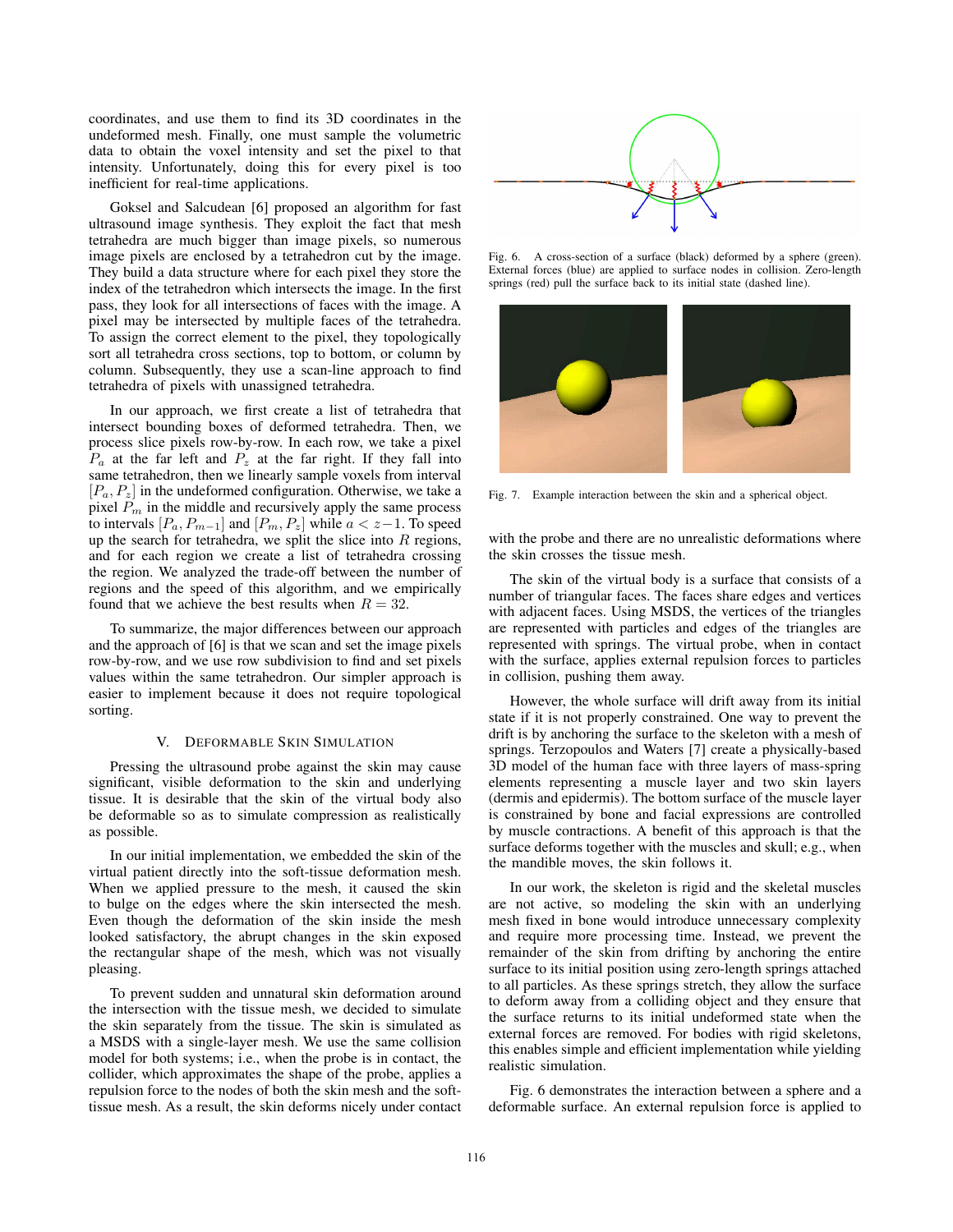

Fig. 8. Isosurfaces of ultrasound data roughly aligned with the skeleton of the virtual patient model.

TABLE I. SIMULATION TIMES (IN MILLISECONDS).

| Mesh size             | 20x10x10 | 24x12x12 | 28x14x14 | 32x16x16 |
|-----------------------|----------|----------|----------|----------|
| Number of nodes       | 2.000    | 3.456    | 5.488    | 8.192    |
| Number of tetrahedra  | 7.695    | 13.915   | 22,815   | 34.875   |
| MSDS (FEM) simulation | 10(30)   | 17 (60)  | 27 (100) | 40 (150) |
| Collision response    | 0.1      | 0.2      | 0.2      | 0.3      |
| Volume sampling       | 14       | 16       | 20       | 23       |

TABLE II. MSDS (FEM) FRAME RATES (IN FRAMES PER SECOND).

| Mesh size         | 20x10x10 | 24x12x12 | 28x14x14 | 32x16x16 |
|-------------------|----------|----------|----------|----------|
| Sim. without vis. | 20(15)   | 16 (10)  | 15(6.8)  | 12(5.0)  |
| Sim. with vis.    | 12(8.6)  | 10(7.4)  | 8.6(5.5) | 8.5(4.3) |

the surface particles that are in collision with the sphere. Zerolength springs resist the external forces, causing the surface to deform away from the sphere. This is also demonstrated in Fig. 7. A part of the surface stays in contact. The large repulsion force will push the surface away from the sphere, but it may cause unstable behavior (oscillations or divergence).

## VI. SIMULATION RESULTS AND DISCUSSION

All the results presented in this section were simulated and rendered in real time on a laptop computer with a quad-core, 2.3 GHz Intel<sup>®</sup> Core<sup>™</sup> i7 CPU and an NVIDIA<sup>®</sup> GeForce<sup>®</sup> GT 650M GPU.

We created regular tetrahedral meshes for the FEM and MSDS off-line as follows: First, we segmented volumetric ultrasound data using a semi-automatic segmentation method. Then, we used marching cubes [8], a common technique for isosurface extraction. Isosurfaces produced by the marching cubes algorithm appear faceted. To reduce faceting, we refined the surfaces by using Gaussian filtering. Fig. 8 shows an example visualization of the isosurfaces of vessels, nerves, and bone in the upper arm. It took about 2 seconds to create five isosurfaces with a total of 243224 triangles.

In our experimental study, we used a time step of 0.01 sec for the time integration, and we ran 20 iterations per frame; i.e., the FEM ran 20 conjugate gradient iterations per frame and the MSDS ran 20 explicit Euler iterations per frame. The parameters of the MSDS were empirically set to match the dynamics of the FEM as described in Section III-A.



Fig. 9. Comparison of MSDS and FEM simulation times.

In the first experiment, we synthesized ultrasound images in deformable tissue using the MSDS and FEM. Table I reports the average time to simulate mesh deformation, compute probe collision, and sample the B-scan image using four different mesh sizes. Fig. 9 shows a bar graph comparing the deformation simulation times. The results show that the deformation simulation time grows linearly with the number of nodes in the mesh for both the MSDS and the FEM. The collision detection/response took less than one percent of the time, which is negligible. The volume sampling time also increases with the mesh size, but the ratio of the volume sampling time versus the deformation simulation time declines as the number of nodes increases.

In the second experiment, we investigated how the visualization of segmented data (e.g., vessels, nerves, bones, etc.) affects the overall simulation time for different mesh sizes, with and without the visualization of segmented data (Fig. 8) embedded in the mesh and deforming along with it. Table II reports the average simulation frame rates with and without visualization. Our results demonstrate that our method yields visually pleasing simulation of soft-tissue deformation in real time; i.e., the simulation of a system with approximately 35,000 tetrahedra runs at more than 10 frames per second.

### VII. CONCLUSION

We have presented an advanced real-time interactive ultrasound imaging simulator incorporating soft-tissue deformation that runs on a PC laptop computer. Our approach promises to advance ultrasonography training efficacy by providing a realistic and cost-effective method of enhancing ultrasound simulation verisimilitude through real-time soft-tissue simulation. For this purpose, we applied mass-spring-damper systems (MSDS) and the finite element method (FEM) to the simulation of compression ultrasonography, and we evaluated their performance. We achieved real-time interactive simulation rates on a laptop computer by carefully adapting our code to run efficiently on multicore processors. Our simulation results show that MSDS can achieve approximately the same dynamic response as the FEM but more than three times faster for the same mesh size. In our system, the simulations of the skin and